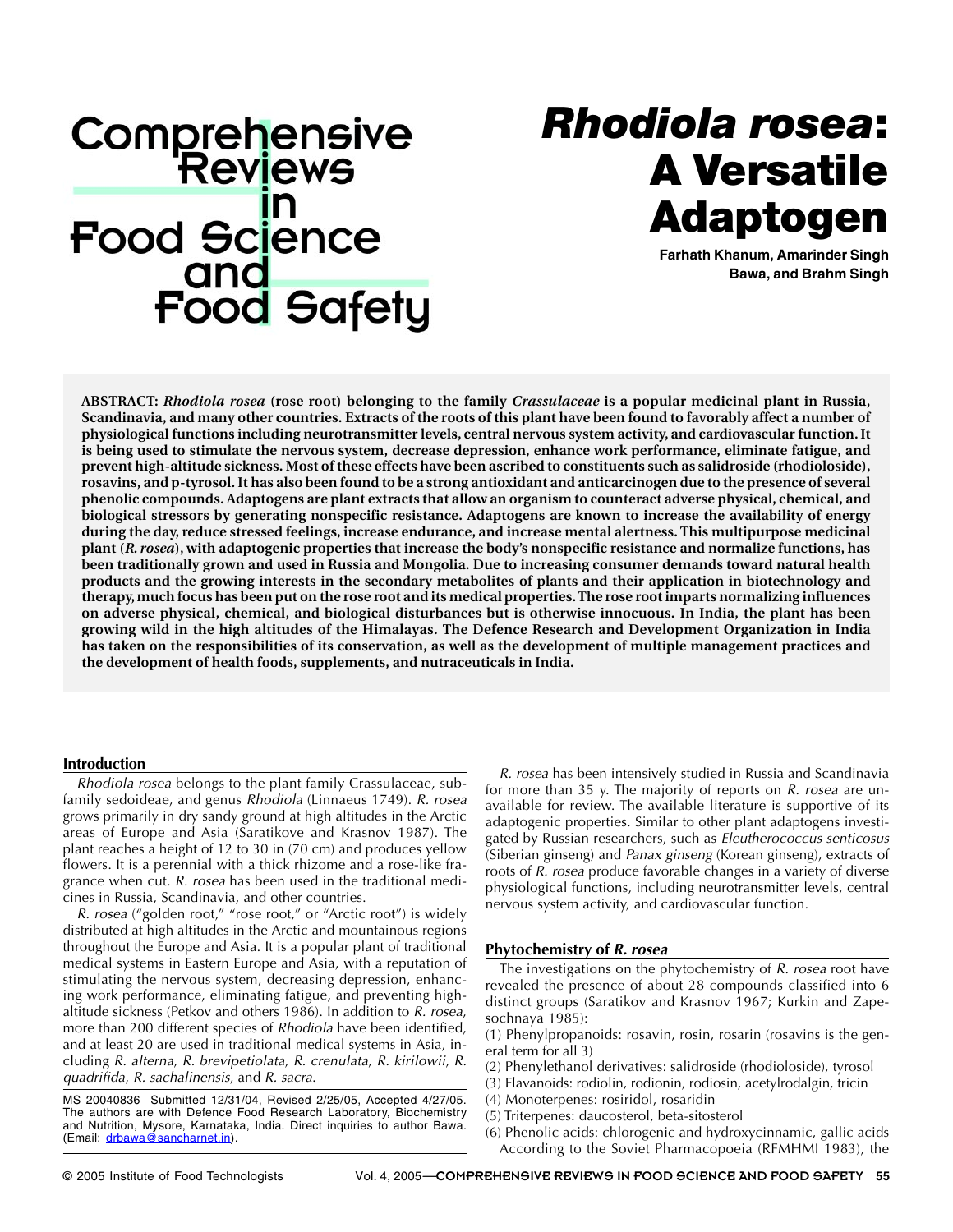### CRFSFS: Comprehensive Reviews in Food Science and Food Safety

extracts of R. rosea—primarily in the form of water/alcohol tinctures or dried root extract—are now standardized for both rosavins and salidroside. Although rosavins are now the accepted marker for genetically pure R. rosea (and its extracts), they are not necessarily the only pharmacologically active ingredients responsible for the efficacy observed in clinical studies. In fact, precise identification of the compounds responsible for the numerous health benefits of R. rosea remains to be confirmed. R. rosea extracts used in most human clinical studies were standardized to a minimum of 3% rosavins and 0.8% to 1% salidrosides because the naturally occurring ratio of these compounds in R. rosea root is approximately 3:1.

Terpenes and aroma volatiles of rhizomes of R. rosea L. from Norway have been isolated. The dried rhizomes contained 0.05% essential oil with the main chemical classes: monoterpene hydrocarbons (25.40%), monoterpene alcohols (23.61%), straightchain aliphatic alcohols (37.54%), n-Decanol (30.38%), geraniol (12.49%), and 1,4-p-menthadien-7-ol (5.10%) were the most abundant volatiles detected in the essential oil, and a total of 86 compounds were identified. Geraniol has been identified as the most important rose-like odorous compound besides geranyl formate, geranyl acetate, benzyl alcohol, and phenylethyl alcohol (Rohloff 2002). Floral notes such as linalool and its oxides, nonanal, decanal, nerol, and cinnamyl alcohol, highlight the flowery scent of rose root rhizomes.

A range of antioxidant compounds have been identified in R. rosea and related species, including p-tyrosol, organic acids (gal-



**Figure 1—Salidroside.**



**Figure 2—Rosin.**



lic acid, caffeic acid, and chlorogenic acid), and flavonoids (catechins and pro-anthocyanidins) by Lee and others (2000) and Ohsugi and others (1999). Significant free-radical scavenging activity has been demonstrated for alcohol and water extracts of Rhodiola sp. and is attributed to a variety of antioxidant compounds (Ohsugi and others 1999; Lee and others 2000). p-Tyrosol has been shown to be readily and dose-dependently absorbed after an oral dose and appears to produce a significant antioxidant (Bolshakova and others 1997) and modest 5-lipoxygenase inhibitory activity in vivo. Salidroside (rhodioloside), the additional salidroside-like glycoside compounds (rhodiolin, rosin, rosavin, rosarin, and rosiridin), and p-tyrosol have been believed to be the most critical plant constituents needed for therapeutic activity (Brekhman and Dardymov 1969; Petkov and others 1986). The contents of salidroside and p-tyrosol in root samples gathered from various areas in China have been shown to range from 1.3 mg/g to 11.1 mg/g and from 0.3 mg/g to 2.2 mg/g, respectively (Linh and others 2000). These 2 compounds have been found in all species of Rhodiola investigated; however, the other active glycosides, including rosavin, rosin, and rosarin, have not been found in all examined Rhodiola species. Because of this variation within the *Rhodiola* genus, verification of *R. rosea* by high-performance liquid chromatography (HPLC) is dependent on the content of the additional glycosides (rather than salidroside and p-tyrosol), and rosavin is the constituent currently selected for standardization of extracts (Boon-Niermeijer and others 2000).

#### **Applications in Traditional Medicine**

Traditionally, the Siberians have used R. rosea to increase physical endurance, work productivity, longevity, resistance to high-altitude sickness, and to treat fatigue, depression, anemia, impotence, gastrointestinal ailments, infections, nervous system disorders, cold, flu, tuberculosis, cancer, hernia, leucorrhoea, hysteria, amenorrhea, asthenia, insomnia, schizophrenia, sexual dysfunctions especially in males, headache, scurvy, hemorrhoids, and inflammations. Extracts of the R. rosea root have been found to contain powerful adaptogens. Research has revealed that it protected animals and humans against mental and physical stress, toxins, and cold (Krylov 1969; Saratikove and Krasnov 1987). The search for new medicines to treat diseases such as cancer and radiation sickness and to enhance physical and mental performance has led to the discovery of a group of phenylpropanoids that are specific to R. rosea.







**Figure 3—Rosavin. Figure 5—Rosarin.**

**56** COMPREHENSIVE REVIEWS IN FOOD SCIENCE AND FOOD SAFETY—Vol. 4, 2005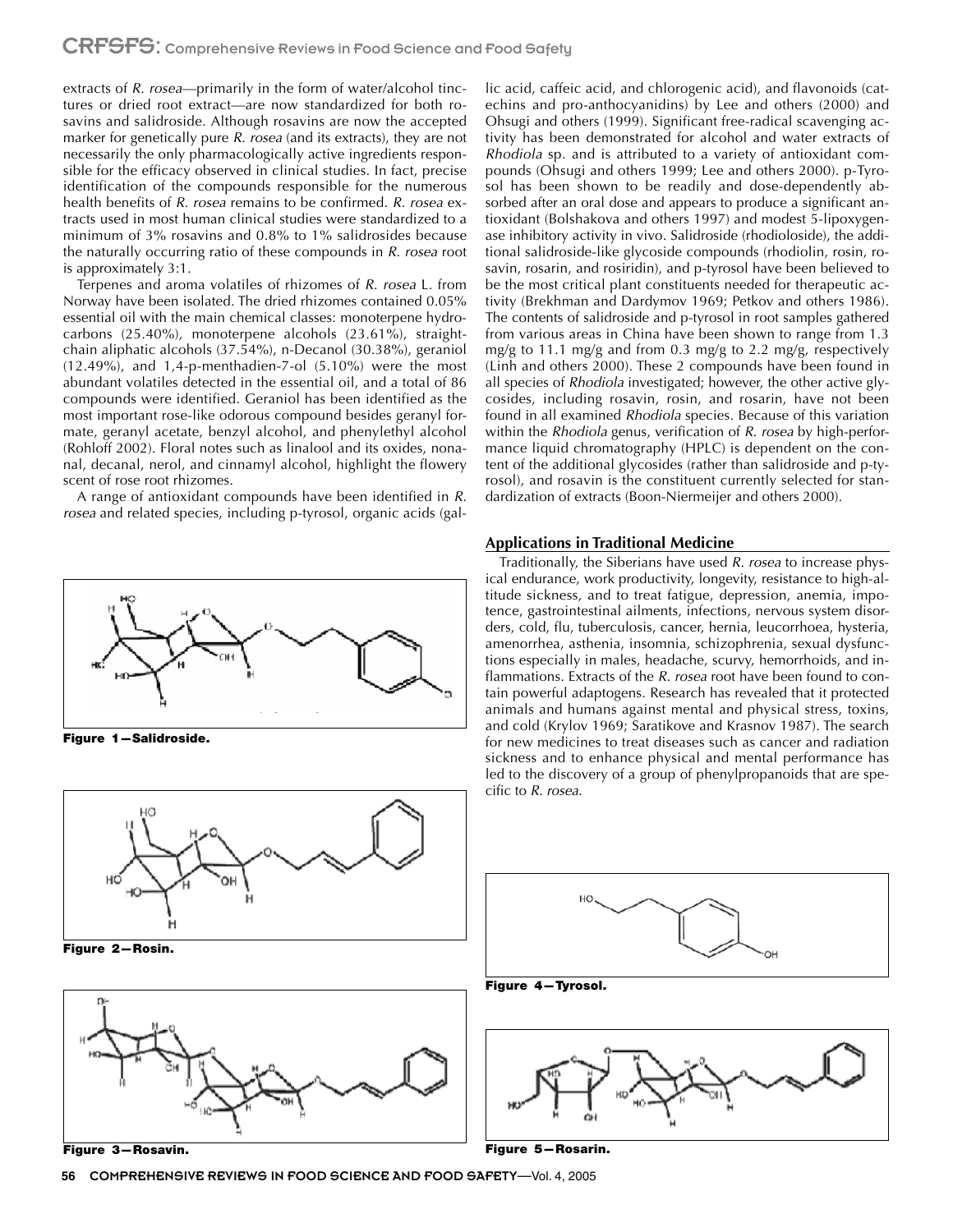**Table 1—Formulations available in trade**

| iable T-Formulations available in trade                 |                                       |                                                                                                                     |                                                     |
|---------------------------------------------------------|---------------------------------------|---------------------------------------------------------------------------------------------------------------------|-----------------------------------------------------|
| <b>Name Form</b><br><b>Use</b>                          | Web site                              |                                                                                                                     |                                                     |
| Neurocalm                                               | Root extract                          | Positive effects on nervous system, support normal mood                                                             | www.symmcorp.com/info/<br>rhodiolarosea.htm         |
| <b>Rhodiola Power</b>                                   |                                       | Cardiovascular and cerebral health, blood pressure and<br>sugar control, immune support/antifatigue and anti-stress | www.healthkingenterprise.com/<br>rhodiolapower.htm  |
| Anti-aging medicine<br>of 21st century                  | Dry roots,<br>dry extract.<br>tablets | Anti-aging                                                                                                          | www.anti-aging-guide.com/<br>RhodiolaRosea.html     |
| Solary Rhodiola extract                                 | Capsules                              | Herbal product for natural well-being                                                                               | www.americanherbalcompany.com/<br>proddetail.cfm    |
| ClearMind                                               | Capsules                              | Memory, brain tonic                                                                                                 | www.iherb.com/rhodiola.html                         |
| Protein energizer                                       | Syrup<br>rice protein                 | For general health, in combination with spirulina, Ginseng,                                                         | www.iherb.com/rhodiola.html                         |
| Ginza-plus                                              | Liquid gel<br>capsules                | In combination with ginseng, Maca, schizandra, cordyceps etc.                                                       | www.iherb.com/rhodiola.html                         |
| Rhodiola energy<br>(enzymatic therapy)                  | Capsules                              | General health, anti-stress                                                                                         | www.iherb.com/rhodiola.html                         |
| (T2) planetary formula                                  | <b>Tablets</b>                        |                                                                                                                     | www.iherb.com/rhodiola.html                         |
| Arctic roots                                            | <b>Tablets</b>                        |                                                                                                                     | www.iherb.com/rhodiola.html                         |
| <b>Rhodiola Now Foods</b>                               | Vcapsules                             |                                                                                                                     | www.iherb.com/rhodiola.html                         |
| <b>Bodyonics</b>                                        | Capsules                              |                                                                                                                     | www.iherb.com/rhodiola.html                         |
| Paradise herbs                                          | Capsules                              |                                                                                                                     | www.iherb.com/rhodiola.html                         |
| Yellow emperor,<br>rosea extract                        | Spray bottles                         | Cognitive stimulant, emotion calming agent                                                                          | www.yellowemperor.com/<br>theproduct/Liquidextracts |
| Siberian Rhodiola<br>Longevia Rhodiola<br>Rosea formula | Capsules                              | Anti-aging                                                                                                          | www.smartbomb.com/supplements-<br>herb-rhodiola.htm |
| Vita tonic                                              | Rhodiola<br>extract                   | Anti-stress, positive mood support and memory-enhacing<br>formula                                                   | www.shopping.lycos.co.uk/<br>1915en933.html         |
| Rhodila rosea                                           | Sliced roots<br>formula               | Anti-stress, positive mood support, and memory-enhancing<br>naturalelexirstore/longevity/18.htm                     | www.nutricentre.com/store/                          |
| Rhodiola rosea<br>Pinnacle rhodax                       | formula                               | Anti-stress, positive mood support, and memory-enhancing<br>store/pin/rhodax.html                                   | www.bodybuilding.com/                               |

#### **R. rosea in Modern Medicine**

Based on the extensive use and beneficial effects of R. rosea, the Soviet Ministry of Health in 1975 approved and registered preparation nr 75/933/14 as a medicine and tonic allowing largescale production under the name Rhodiola Extract Liquid, an alcohol-based extract (40% ethyl alcohol). The common dose was 5 to 10 drops, 2 to 3 times/d, 15 to 30 min before eating for a period of 10 to 20 d. In psychiatric disorders with fatigue, a starting dose of 10 drops, 2 to 3 times/d was gradually increased up to 30 to 40 drops 2 to 3 times/d for 1 to 2 mo. Studies in cell cultures, animals, and humans revealed anti-fatigue, anti-stress, anti-hypoxic (protection against damaging effects of oxygen deprivation), anticancer, antioxidant, immune enhancing, and sexual stimulation effects (Darbinyan and others 2000; Spasov and others 2000).

#### **Effect on the central nervous system**

A systematic study of the effects of R. rosea revealed that small  $(100 \text{ to } 150 \text{ mg/d})$  and medium doses  $(200 \text{ to } 600 \text{ mg/d})$  had a simulating effect such as lengthening the time mice could swim and remain on vertical perches to the limit of their abilities. In contrast, larger doses were >600 mg/d) found to have more sedative effects. Small doses increased the bio-electrical activity of the brain, presumably through direct effect on the brain stem ascending and descending reticular formation (Kurkin and Zapesochnaya 1985, 1986; Spasov and others 2000). In short, the effects of

R. rosea are 2-fold: (1) it stimulated the neurotransmitters such as epinephrine, dopamine, serotonin, and nicotinic cholinergic effects in the central nervous system, and (2) it enhanced the effects of these neurotransmitters on the brain by increasing the permeability of the blood brain barrier to precursors of DA and 5-HT (Saratikov and others 1978; Kurkin and Zapesochnaya 1986; Petkov and others 1986; Petkov and others 1990).

The release of norepinephrine, serotonin, and dopamine in ascending pathways of brain stem activate the cerebral cortex and the limbic system. Consequently, the cognitive (thinking, analyzing, evaluating, calculating, and planning) functions of the cerebral cortex and the attention, memory, and learning functions of the prefrontal and frontal cortex were found to be enhanced. Apart from this, the other neuronal systems such as the cholinergic system use the neurotransmitter acetylcholine (Ach) and contribute to the memory function via pathways ascending from the memory storage in the limbic system to various areas of the cerebral cortex (memory retrieval). Agents that block Ach suppress the activity of these ascending pathways and interfere with memory. R. rosea reversed this blockade. The deterioration of these systems with age results in age-associated memory loss (Lupien and others 1998). R. rosea may prevent or ameliorate some age-related dysfunction in these neuronal systems.

Stress interferes with memory functions and, over time, causes deterioration in memory systems. R. rosea may exert positive effects on memory and cognition by improving resistance to physi-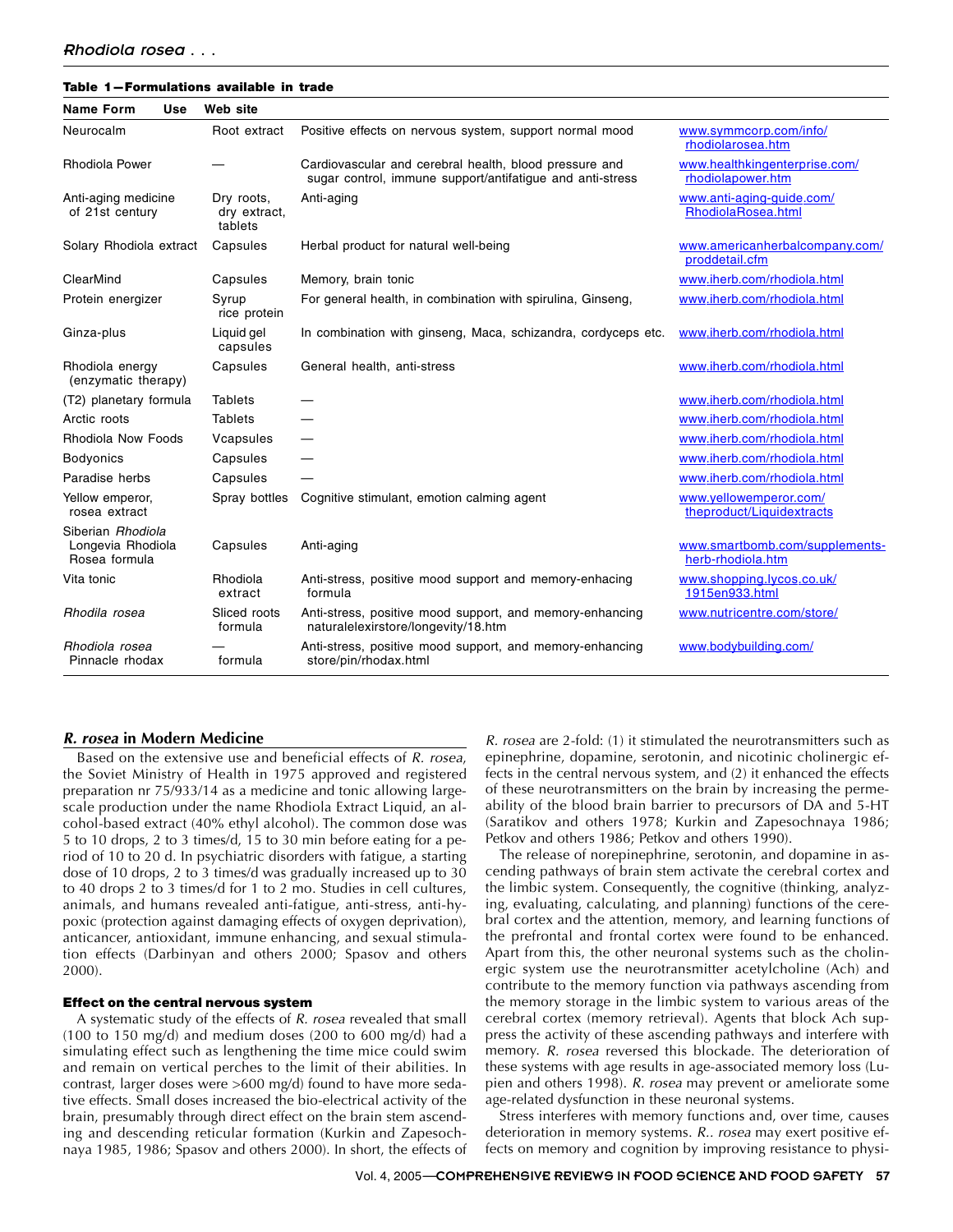cal and emotional stress because the roots of R. rosea have been shown to possess antioxidant activity (Durany and others1999; Joseph 1999). Thus, the dual action of cognitive stimulation and emotional calming creates benefits for both immediate cognitive and memory performance and the long-term preservation of brain functions. Krasik and others (1970) have studied the psychostimulant effects of R. rosea in 53 healthy subjects and 412 patients with neurosis and asthenic syndromes of both functional and organic origin. Symptoms of asthenia (fatigue, decline in work capacity, falling asleep, poor appetite, irritability, and headaches) responded favorably to  $R$ . rosea 50 mg 3 times/d. Treatment duration ranged from 10 d to 4 mo. The asthenic states included both psychiatric and physical, for example, following influenza or other illness. In an open study of 128 patients aged 17 to 55 y, R. rosea alleviated fatigue, irritability, distractibility, headache, weakness, and other vegetative symptoms in 64% of the cases (Krasik and others 1970). Improvement was assessed by psychological testing and work productivity.

Krasik and others, in another study, have given 27 healthy student, physicians, and scientists, aged 19 to 46 y, 10 drops of R. rosea tincture (equivalent to 100 to 150 mg R. rosea extract) once or twice per day for 2 to 3 wk, beginning several days before intense intellectual work, such as final exams. The extract was found to improve the amount and quality of work and in all the cases prevented asthenic decompensation (loss of work capacity due to fatigue). The decrease in physical and mental performance of physicians on prolonged night call is well known. A low dose (170 mg/d) of R. rosea root extract was given to 56 young, healthy physicians on night call (Darbinyan and others 2000). The effect was measured as total mental performance, calculated as "fatigue index." The tests reflected an overall level of mental fatigue involving complex cognitive functions, such as associative thinking, shortterm memory, calculation, concentration, and speed of audio-visual perception. These parameters were tested before and after night duty during 3 periods of 2 wk each in a double-blind crossover trial. A statistically significant improvement in mental performance tests was observed in the treatment group (R. rosea) during the 1st 2-wk period. However, at 6 wk, the effect appeared to be lost. No side effects were reported. These results suggest that R. rosea root extract can reduce fatigue under certain stressful conditions for some period of time. Possible reasons for the loss of efficacy over the time may be the low dose used, the crossover design, or the overall length of night duty with increased fatigue by weeks 5 and 6.

Changes in neurotransmitter monoamine levels (norepinephrine, dopamine, and serotonin) in nerve tracts involved in the regulation of mood, anxiety, and emotion in the amygdala, hippocampus, hypothalamus, and midbrain may influence emotions. The stimulation of nicotinic cholinergic activity in the emotional circuits of the limbic system (in the temporal lobe) may also contribute to these effects. Alterations in monoamine levels are responsible for this complex spectrum of psychotropic activity: stimulating, tranquilizing, anti-stress, and antidepressant activities.

#### **Effect on physical work capacity**

R. rosea has been shown to enhance work capacity and reduce recovery time after exhaustive exercise/physical work. Endurance, which is the capacity to maintain work despite fatigue, is also known to be enhanced by  $R$ . rosea. In a study at high altitude, a batch of 42 master level skiers were randomly divided into 2 groups before a biathlon (20-km race on skies carrying rifles and shooting targets at stops). One group was given  $R$ . rosea and another placebo at 1 h before the race. Assessments were made 30 min after the race. The group receiving *. rosea had a statistically* significant increase in shooting accuracy, less arm tremor, and better coordination, and the heart rate was 104% to 106% of

baseline; whereas in the placebo group, the heart rate was about 129% of baseline.

Adaptogens differ from other stimulants during forced, exhaustive muscular work. With classic stimulants, the initial increase in work-capacity is followed by a period of substantially decreased (markedly below average) work capacity. Repeated use of central nervous system stimulants depletes brain catecholamines and decreases conditioned reflexes. In contrast, with extracts of R.. rosea, the initial increase in work-capacity is followed by a lesser diminution, such that the work-capacity continues to be above average (Panossian and others 1999).

Animal studies suggest mechanisms that may be involved in these effects. R. rosea increased essential energy metabolites, adenosine triphosphate (ATP), and creatine phosphate in the muscle and brain mitochondria of mice made to swim to their limit. It may also enhance the ammonia re-assimilation and energy metabolism of the cell by increasing ATP, ribonucleic acid (RNA), protein, and amino acid synthesis. In animal studies, R. rosea increased metabolism of fats twice as much as eleuthero and improved energy metabolism in the brain during intensive muscular workloads.

#### **Adaptogenic and anti-stress effects**

R. rosea has been categorized as an adaptogen by Russian researchers due to its observed ability to increase resistance to a variety of chemical, biological, and physical stressors. The origin of the term adaptogen has been dated to 1947 and credited to a Russian scientist, Lazarev. He defined an "adaptogen" as an agent that allows an organism to counteract adverse physical, chemical, or biological stressors by generating nonspecific resistance. Inherent in his definition is the concept that administration of the adaptogenic agent allows an organism to pre-adapt itself in a manner that allows it to be more capable of responding appropriately when diverse demands are eventually placed on it. In 1969, Brekhman and Dardymov proposed specific criteria that need to be fulfilled for a substance to qualify as an adaptogen:

(1) An adaptogen should be innocuous and cause minimal disturbance to the normal physiological functions of an organism.

(2) The action of an adaptogen should be nonspecific (that is, it should increase resistance to adverse influences of a wide range of harmful factors of physical, chemical, and or biological nature).

(3) An adaptogen may possess normalizing action irrespective of the direction of the preceding pathological changes (that is, if a body parameter is high, the adaptogen brings it down toward normal; if a parameter is low, the adaptogen pushes/raises it up toward normal).

Subjecting animals and humans to a period of stress produces characteristic changes in several hormones and parameters associated with the central nervous system and the hypothalamic-pituitary-adrenal axis (HPA). HPA changes include an increase in cortisol, a reduced sensitivity of the HPA to feedback down-regulation, and a disruption in the circadian rhythm of cortisol secretion. Central nervous system changes include the stress-induced depletion of catecholamine neurotransmitters such as norepinephrine and dopamine. An acute increase in beta-endorphin levels has also been observed under stressful conditions.

Adaptation is required to successfully combat stress and stressful situations. Adaptation might be best thought of as the ability to be exposed to a stressor, while responding with either decreased or uncharacteristic hormonal perturbations. Adaptation also implies being prepared to and capable of rapidly reassuming homeostasis after the stressor is withdrawn. As an example, a welltrained athlete can participate in an event that would induce a large HPA perturbation (stress response) in a sedentary person, and yet the athlete will be relatively unaffected. This is a result of adaptation that has occurred during the athlete's training process.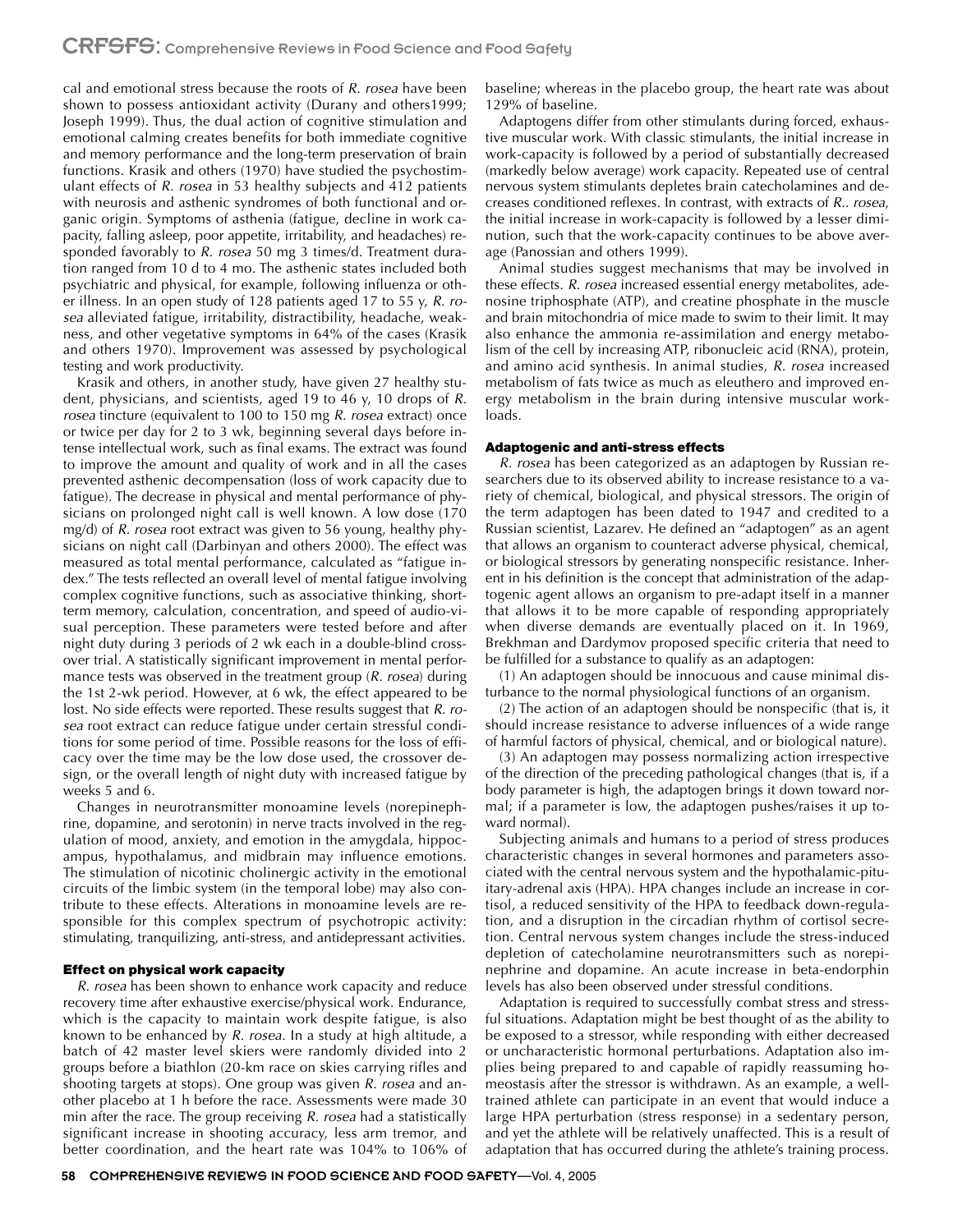Additionally, if athletes are exposed to stressors they were not trained for, hormonal perturbations characteristic of a stress response would be expected; however, this response might not be as great as that found in less fit individuals. Furthermore, after the stress ended, their physiology would be expected to reestablish homeostasis rapidly. This is a result of nonspecific resistance to stress gained by virtue of a training-induced higher level of fitness.

In higher animals and humans, nonspecific resistance may also be enhanced by improvements in the neurological mechanisms dealing with stress (catecholamines, serotonin, and endorphins). The serotonin system is necessary for the stress response reaction, adaptation to new environmental conditions, and tolerance of hypoxia. Numerous stressors decrease serotonin in the hypothalamus. Theoretically, the ability of R. rosea to increase the nonspecific resistance of animals may be related to its capacity to increase serotonin in the hypothalamus and midbrain. Additional research showed that an intact HPA axis and participation of the gonads and thymus were necessary for this anti-stress effect. Furthermore, R. rosea reduces the activation of several components of the stress response system. For example, it modestly increases serum beta-endorphins that protected rats against subsequent stress-induced excess endorphin elevation (Lishmanov 1987). In addition, R. rosea moderates the release of opioid peptides that occurs as part of the HPA axis response to stress. This reduced release protects against sudden excess opioid and catecholamine norepinephrine, dopamine (NE and DA) levels (which interfere with normal brain functions and can lead to heart damage), while allowing a more moderate release that increases stress tolerance without damaging the central nervous system or the cardiovascular system. R. rosea extracts also protect the brain and heart by reducing the secretion of corticotrophin-releasing factor (CRF) under stress (Lishmanov 1987).

The main effects of adaptogens are an increased availability of energy during the day, a reduction in stressed feelings, increased endurance, greater mental alertness, and deep and restful sleep. Also, adaptogens significantly accelerate the recovery process after illness. According to modern science, adaptogens are natural plant products that increase the body's ability to cope with internal and external stress factors and normalize the functions of the organism. They help maintain the stable internal environment inside the organism known as homeostasis. An important characteristic is that they are safe, possessing few known side effects.

The adaptogenic properties, cardiopulmonary protective effects, and central nervous system activities of R. rosea have been attributed primarily to its ability to influence levels and activity of monoamines and opioid peptides such as beta-endorphins.

Oral administration of a water extract of R. rosea to rats for 10 d modulated biogenic monoamines in the cerebral cortex, brain stem, and hypothalamus. In the cerebral cortex and brain stem, levels of norepinephrine and dopamine decreased, while the amount of serotonin increased substantially. In the hypothalamus, the results were reversed with a 3-fold increase in the amount of norepinephrine and dopamine, and a trend toward reduced serotonin levels. It is believed that these changes in monoamine levels were a result of R. rosea inhibiting the activity of the enzymes responsible for monoamine degradation, monoamine oxidase, and catechol-O-methyltransferase. It is also believed that R. rosea facilitates the transport of neurotransmitters within the brain (Stancheva and Mosharrof 1987). In addition to these central effects on monoamines, R. rosea has been reported to prevent both catecholamine release and subsequent cyclic adenosine monophosphate (cAMP) elevation in the myocardium, and the depletion of adrenal catecholamines induced by acute stress.

In the 2 double-blind clinical trials, the dose of a standardized R. rosea extract ranged from 100 mg/d to 170 mg/d. The content of rosavin consumed in these daily doses was approximately 3.6

mg to 6.14 mg. The therapeutic dose of available R. rosea preparations varied, depending on degree of standardization; however, for chronic administration, rosavin content within the above range was found to be prudent. This suggested a dose of approximately 360 to 600 mg R. rosea daily of an extract standardized for 1% rosavin, 180 to 300 mg of an extract standardized for 2% rosavin, or a dose of between 100 to 170 mg for an extract standardized for 3.6% rosavin. As an adaptogen, chronic administration is normally begun several weeks before a period of expected increased physiological, chemical, or biological strain, and continued throughout the duration of the challenging event or activity. When using R. rosea as a single dose for acute purposes (for example, for an exam or athletic competition), the suggested dose is 3 times the dose used for chronic supplementation.

Based on the proposed mechanism of action and available experimental data, R. rosea appears to offer an advantage over other adaptogens in circumstances of acute stress. A single dose of R. rosea before acute stress produces favorable results and prevents stress-induced disruptions in function and performance. Acute stress tends to initially impact monoamine levels and endorphins, whereas chronic stress places greater demands on the HPA axis. Rhodiola does seem to exert a pronounced effect on aspects of the acute stress response. Because many stressful situations are acute in nature, and sometimes unexpected, an adaptogen that can be taken acutely in these circumstances, rather than requiring chronic advance supplementation, could be very useful.

#### **Phases in stress progression**

Hans Seyle (father of modern stress theory) was able to demonstrate that under normal conditions, the body is able to use its homeostatic (self-regulatory system) mechanisms to counter various stresses. However, these same mechanisms could be overwhelmed by too much stress. The person would then start to develop various symptoms associated with burnout. Combined or sustained minor stresses, each incapable of triggering an alarm reaction in the general adaptation syndrome, can produce an allout alarm response and lead to burnout. The general adaptation syndrome (GAS) is divided into 3 phases:

**(1) Fight or flight, alarm phase.** This response is an alarm reaction triggered by messages in the brain. The pituitary gland releases adrenocorticotropic hormone (ACTH). ACTH causes the adrenal glands to secrete adrenaline, cortisol, and other stress hormones. The heart beats faster to provide blood to the muscles and brain. The breath rate increases to supply extra oxygen to the muscles, heart, and brain. Digestion and other functions not essential for maintaining the alarm reaction are halted. The liver rids itself of stored glycogen and releases glucose into the bloodstream. The body is now ready for any real or imagined danger.

**(2) Adaptation phase**. If the stress factor continues (for example, in sport it might be heavy athletic training), our body learns to tolerate the stressful stimulus—"adapt"—and increase its resistance to the stress factor. The adaptation phase is usually a safe period and allows the body to endure ongoing stress. The longer we can stay in the adaptation phase, the better.

**(3) Exhaustion phase.** In this phase, the body fails to fight stress anymore and simply gives up. This stage is a result of chronic oversecretion of cortisol. This leads to adrenal exhaustion. Adrenal exhaustion accelerates the downward spiral to chronic poor health. Chronic headaches, nausea, allergies, nagging injuries, fatigue, dizziness, hypotension, low body temperature, depression, low sex drive, chronic infections, and cold hands and feet are just some of the symptoms that occur with adrenal exhaustion.

Diseases associated with stress may appear in the 1st alarm phase, but they mainly appear in the 3rd exhaustion phase when the body cannot fight stress anymore. This 3rd phase usually develops after a period of months or years. Everything depends on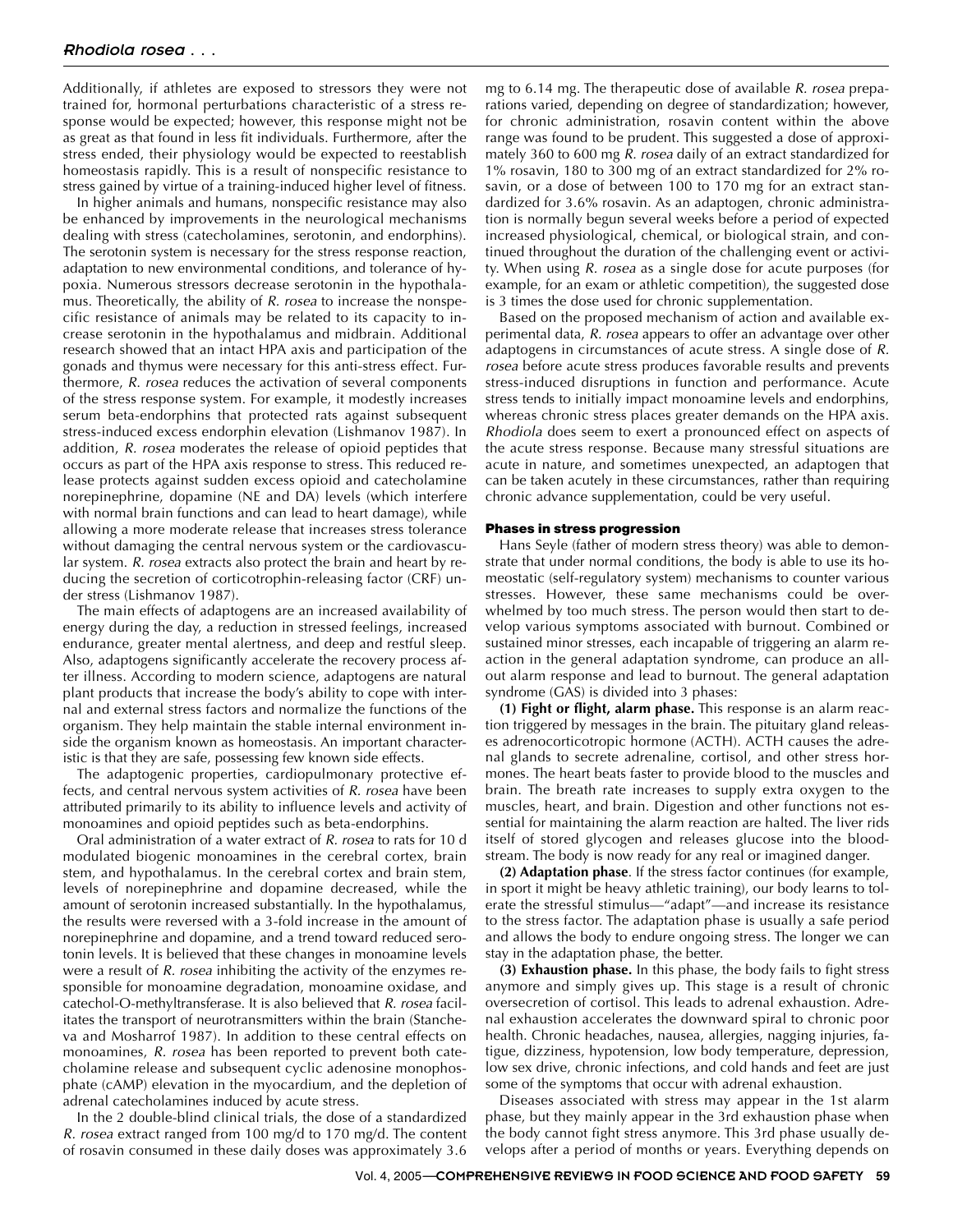the duration of the adaptation phase. Sometimes the body may be fortunate enough to escape the 3rd phase altogether, provided it can keep the stress under control. It is possible to do this by taking adaptogens; they can help you to stay in the adaptation phase for as long as possible. R. rosea leads to an increase in the amount of basic  $\beta$ -endorphin in the blood plasma, which inhibits the hormonal changes indicative of stress.

#### **Effect on learning and memory**

Studies have suggested possible benefits in various aspects of learning and memory in rats under certain experimental conditions. R. rosea extract administered orally at a dose of 0.1 mL/d for 10 d resulted in a nonsignificant trend toward protection against impairments in memory, as assessed by step-down passive avoidance, induced by electric shock in rats (Lazarova and others 1986). In another study, R. rosea extract was administered in a single dose of 0.10 mL. Improvements in both learning and memory retention, as determined by a maze test with negative reinforcement, were observed. Repeated dosing with the same quantity of the extract over a 10-d period generated significant improvement in long-term memory as assessed by the maze test with negative enforcement and the "staircase" method with positive enforcement. However, in this experiment, 2 other doses were tested (0.02 and 1.0 mL) and were found to have no substantial effect on learning and memory (Petkov and others 1986).

#### **Effect on endocrine and reproductive activity**

Animal studies have shown that R. rosea enhanced thyroid function without causing hyperthyroidism, an action similar to other adaptogen. Rhodiola rosea is known to improve the thyroid functions such as helping the body utilize energy well, stay warm, and keep brain, heart, muscles and other organs working at their best. In addition, the adrenal gland functioned with better reserve and without the kind of hypertrophy caused by other psychostimulants. Egg maturation was enhanced in rats, and an anabolic effect in males (increased muscle building and gonad strengthening similar to the effect of low-dose testosterone) was observed in a number of species. Administration of rhodosin (extract of R. rosea for intravenous, intramuscular, or peritoneal injection) to sexually mature female mice over a period of 4 wk prolonged menstruation from 1.3 d (control) to 2.8 d (rhodosin treated), reduced the resting period from 3.8 d (control) to 2.2 d (rhodosin treated), and increased the relative number of estrus days from 29% to 56%. In the majority of rhodosin-treated animals, the number of growing follicles, the oocyte volumes, the accumulation of RNA in oocyte cytoplasm, the proliferation of the lining and glandular cells of the uterine horns, and the preparation of uterine mucosa for fertilization increased. In sexually mature mice, rhodosin increased the mean weight of the uterine horns from 39.6  $\pm$  4.11 mg to 59.5  $\pm$ 1.59 mg and the mean weight of the ovaries from  $6.4 \pm 0.65$  mg to  $9.1 \pm 0.45$  mg. However, the administration of rhodosin to sexually immature female white mice for 3 wk did not affect sexual maturation, the onset of estrus, the weight of ovaries or uterine horns, or the maturation of follicles. Thus, it is probable that the estrogenic effects of R. rosea preparations depend on the specific hormonal milieu (Gerasimova 1970).

These pre-clinical investigations led to a study on the role of R. rosea extract in women suffering from amenorrhea (loss of menstrual cycles). Forty women with amenorrhea were given R. rosea (either 100 mg extract orally twice a day for 2 wk, or 1 mL rhodosin intramuscularly for 10 d). In some subjects, the treatment cycle was repeated 2 to 4 times. Normal menses were restored in 25 women, 11 of whom became pregnant. In those with normal menses, the mean length of the uterine cavity increased from 5.5 cm to 7.0 cm (normal) after R. rosea treatment (Gerasimova 1970). In an open study, 26 of 35 men with erectile dysfunction and/or

premature ejaculation (of 1- to 20-y duration) responded to R. rosea (150 to 200 mg/d for 3 mo) with substantially improved sexual function, normalization of prostatic fluid, and an increase in 17 ketosteroids in urine.

#### **Cardioprotective effects**

Cardioprotective effects of R. rosea include prevention of stressinduced cardiac damage (Lishmanov and others 1987); decreased myocardial catecholamines and cAMP levels; and reduced adrenal catecholamine release (Lishmanov and others 1987). Furthermore, R. rosea activation of mu-opiate receptors in animal heart muscles prevented re-perfusion arrhythmias. This effect could be blocked by naloxone injection (known to inhibit mu-opiate receptors), thus confirming that the anti-arrhythmic effect of R. rosea is associated with the mu-opiate receptors in myocardial (heart) muscle.

Both the sympathetic and parasympathetic inputs to the heart were enhanced such that the heart showed increased reserves under stress of greater intensity. The autonomic nervous system controls automatic or involuntary functions of the body. It has 2 components: the sympathetic and the parasympathetic nerves. The sympathetic nervous system is the "fight-or-flight" system that helps the organism respond to stress (for example, by increasing heart rate, respiratory rate, and muscle tone). The parasympathetic nervous system conserves and restores energy (for example, by slowing the heart rate, respiratory rate, and metabolism). By enhancing the functions of the sympathetic and parasympathetic systems, R. rosea enables the organism to put out more energy during stress while at the same time maintaining higher energy reserves. One of the challenges presented by research on a multiingredient formula is that it is not usually possible to attribute the results to the activity of any 1 single herbal component. However, the results of this study are consistent with those of others conducted solely on R. rosea mono-preparations.

In a Russian study, an extract of R. rosea was examined for its effects on the pattern of stress-induced cardiac damage, which was measured by enzyme accumulation in the heart. R. rosea was found to prevent stress-induced cardiac damage. Simultaneously, the extract was determined to prevent both stress-induced release of proteins and higher enzyme levels, which can ultimately damage heart tissue. The findings suggested antistressor and cardioprotective benefits of R. rosea without any harmful effects on the heart.

#### **Antioxidant and anticarcinogenic effect**

R. rosea is rich in phenolic compounds, known to have strong antioxidant properties. Animal studies have shown that R. rosea decreases toxicity from cyclophosphamide, rubomycin, and adriamycin (anti-cancer drugs), while it enhances their anticarcinogenic effects. Udintsev and Schakhov (1991) studied the effect of R. rosea root extract (RRRE), a tincture manufactured according to the Russian Pharmacopoeia standards (minimum 0.8% salidroside and 3% rosavin) on tumor cells (transplanted into mice) and normal bone marrow cells in 2 mouse cancer models (Udintsev and Schakhov 1991). One group of mice with Ehrlich ascites tumor (EAT) and another group with Lewis lung carcinoma (3LL) were 1st treated with 100 mg/kg cyclophosphamide (a chemotherapy agent) that suppressed tumor growth 31% to 39% and limited 3LL metastases 18%, while also reducing the number of normal bone marrow cells, leukocytes, and myelokariocytes to 40% to 50% and 20% to 25% of normal, respectively. In comparison, RRRE, 0.5 mg/kg/d given orally 2 to 8 d after tumors had been transplanted, suppressed the growth of both tumors (by 19% to 27%) and 3LL metastases (by 16%). However, in contrast to cyclophosphamide, RRRE caused no reduction in normal bone marrow cells. In animals given both RRRE and cyclophospha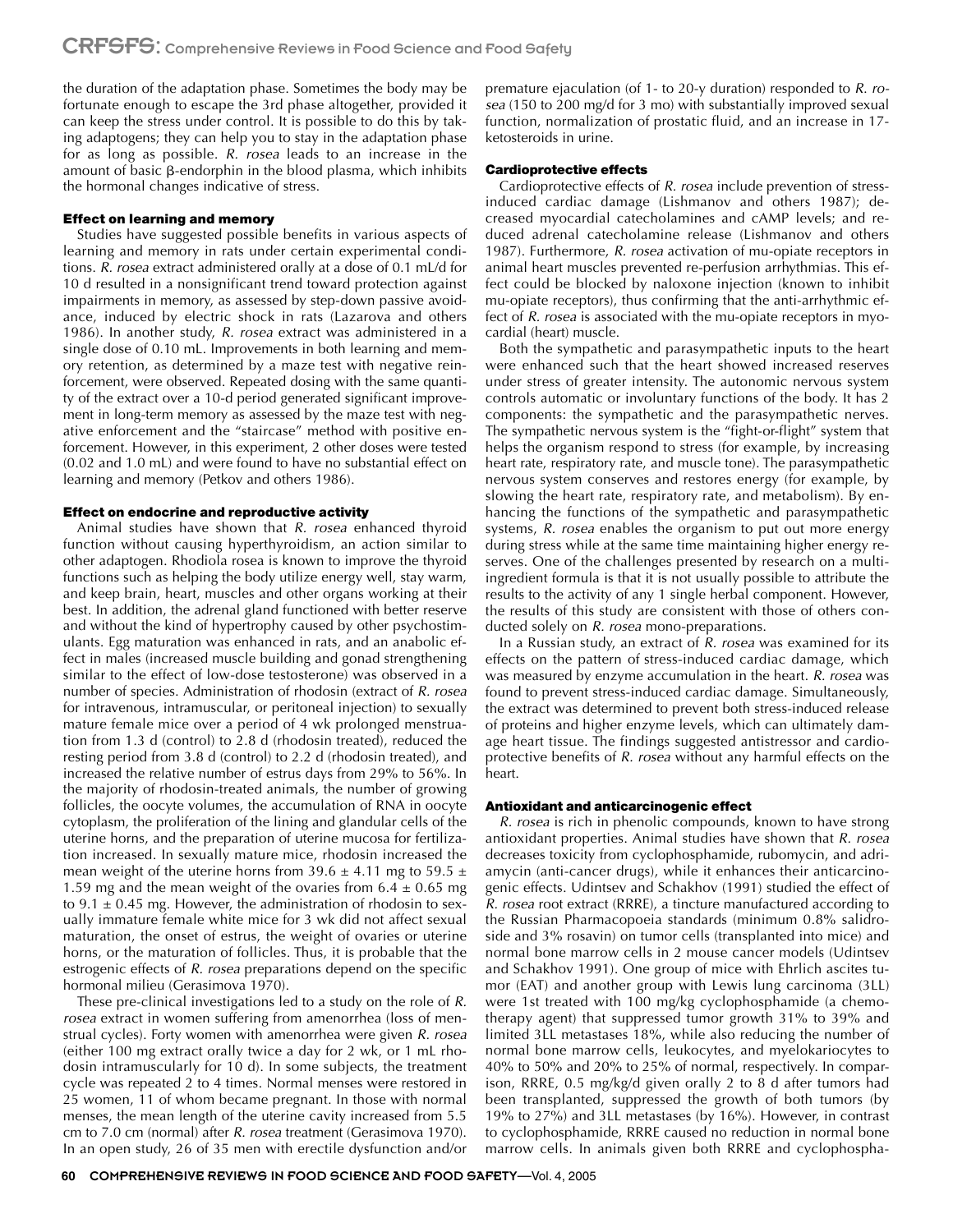mide, the RRRE increased the antimetastatic effect of cyclophosphamide by  $36\%$  ( $P < 0.05$ ).

Many chemotherapy agents are hematotoxic (reduce the number of normal blood cell precursors in bone marrow) or hepatotoxic (cause damage to the liver). These serious side effects were significantly ameliorated by RRRE. Thus, the research suggests that RRRE can both enhance tumor inhibition by chemotherapeutic drugs and alleviate dangerous side effects.

Substances that reduce the incidence of chromosomal aberrations are termed antimutagenic. Salikhova and others (1997) found that in mice injected with cyclophosphamide, RRRE (minimum 0.8% salidroside and 3% rosavin) had antimutagenic effects. Compared with placebo controls, RRRE reduced the development of chromosomal aberrations by 50% and incidence of cells with micronuclei by more than 50%. RRRE also increased indices of DNA repair in bone marrow cells after exposure to the mutagen N-nitroso-N-methyl urea (NMU).

In a small pilot study of 12 patients with superficial bladder carcinoma (TIG1-2), treatment with RRRE (minimum 0.8% salidroside and 3% rosavin) improved parameters of leukocyte integrines and T-cell immunity. The average frequency of relapse was reduced but did not reach statistical significance. Larger placebo-controlled studies of R. rosea extracts to augment tumor inhibition and reduce toxic effects of chemotherapy agents are needed.

#### **Toxicity, contraindications, and side effects**

R. rosea has a very low level of toxicity. In rat toxicity studies, the  $LD_{50}$  (lethal dose at which 50% of animals die) was calculated to be 28.6 mL/kg, approximately 3360 mg/kg (Kurkin and Zapesochnaya 1985). The equivalent dosage in a 70-kg man would be about 235 g or 235000 mg. Because the usual clinical doses are 200 to 600 mg/d, there is a huge margin of safety (Udintsev and Schakov 1991).

Overall, R. rosea has very few side effects. Most users find that it improves their mood, energy level, and mental clarity. Some individuals, particularly those who tend to be anxious, may feel overly activated, jittery, or agitated. If this occurs, then a smaller dose with very gradual increases may be needed. R. rosea should be taken early in the day because it can interfere with sleep or cause vivid dreams (not nightmares) during the 1st few weeks. It is contraindicative in excited states. Because R. rosea has an activating antidepressant effect, it should not be used in individuals with bipolar disorder, who are vulnerable to becoming manic when given antidepressants or stimulants. The herb does not appear to interact with other medications, although it may have additive effects along with other stimulants. It is best absorbed when taken on an empty stomach at 30 min before breakfast and lunch. As with any herbal preparation, patients should inform their primary health care practitioner when taking R. rosea.

#### **Conclusions**

More scientific research is needed to confirm the preventive and curative benefits of R. rosea. Controlled studies are warranted to explore its use in antidepressant augmentation, disorders of memory and cognition, attention deficit disorder, traumatic brain injury, Parkinson's disease, protection against arrhythmias, sports performance, aviation and space medicine (enhancing physical and mental performance while reducing stress reactions), endocrine disorders (infertility, premenstrual disorder, menopause), sexual dysfunction, disorders of the stress-response system (fibromyalgia, chronic fatigue syndrome, and posttraumatic stress disorder), and enhancement of chemotherapy/radiation with amelioration of toxicity.

During evolution, R. rosea has adapted to the harsh conditions of high altitude (extreme cold, low oxygen, little rainfall, and intense irradiation from the sun) by producing a group of powerful protective compounds that have diverse beneficial effects in animals and humans. One is struck by the versatility of R. rosea, from its description in Greek medicine 2000 y ago to its use by 21stcentury cosmonauts. It is time for modern research, using controlled clinical trials, to develop the potential medical applications for this unique phyto-adaptogen. There is immense potential to develop health foods, foods supplements, herbal preparations, and drugs from this unique herb from high altitudes. Its potential for development of radioprotectants—needed in today's world is immense. Promotion of its production and protection would be beneficial to society.

#### **Acknowledgments**

The authors are thankful to Mrs. S. Sukanya for secretarial assistance.

#### **References**

- Bolshakova IV, Lozovskaia EL, Sapezhinskii II. 1997. Antioxidant properties of a series of extracts from medicinal plants. Biofizika 42(2):480–3.
- Boon-Niermeijer EK, van den Berg A, Wikman G, Wiegant FA. 2000. Phyto-adaptogens protect against environmental stress-induced death of embryos from the freshwater snail Lymnaea stagnalis. Phytomedicine 7(5):389–99.
- Brekhman II, Dardymov IV. 1969. New substances of plant origin which increase nonspecific resistance. Ann Rev Pharmacol 9:419–30.
- Darbinyan V, Kteyan A, Panossian A, Gabrielian E, Wikman G, Wagner H. 2000. Rhodiola rosea in stress induced fatigue: a double blind cross-over study of a standardized extract SHR-5 with a repeated low-dose regimen on the mental performance of healthy physicians during night duty. Phytomedicine 7(5):365–71.
- Durany N, Munch G, Michel T, Riederer P. 1999. Investigations on oxidative stress and therapeutical implications in dementia. Eur Arch Psych Clin Neurosci 249(Suppl 3):68–73.
- Gerasimova HD. 1970. Effect of Rhodiola rosea extract on ovarian functional activity. Proc of Scientific Conference on Endocrinology and Gynecology; Sverdlovsk, Russia; 1970 Sept 15–6. Siberia, Russia: Siberian Branch of the Russian Academy of Sciences. p 46–8.<br>Joseph JA, Shukitt-Hale B, Denis
- Shukitt-Hale B, Denisova NA, Bielinski D, Martin A, McEwen JJ, and Bickford PC. 1999. Reversals of age-related declines in neuronal signal transduction, cognitive, and motor behavioral deficits with blueberry, spinach, or strawberry dietary supplementation. J Neurosci 19(18):8114–21.
- Krasik ED, Morozova ES, Petrova KP, Ragulina GA, Shemetova LA, Shuvaev VP. 1970. Therapy of asthenic conditions: clinical perspectives of application of Rhodiola rosea extract (golden root). In: Proceedings modern problems in psychopharmacology. Kemerovo, Russia; 27-9 May 1070; Siberian Branch of Russian Academy of Sciences. p 298–330. Krylov GV. 1969. Herbs for Life. Novosibirsk, Russia: Academic Press. p 264.
- 
- Kurkin VA, Zapesochnaya GG. 1985. Chemical composition and pharmacological characteristics of Rhodiola rosea [review]. J Med Plants (Moscow) 1985:1231– 445.
- Kurkin VA, Zapesochnaya GG. 1986. Chemical composition and pharmacological properties of Rhodiola rosea. Chem Pharm J (Moscow) 20(10):1231–44.
- Lazarova MB, Petkov VD, Markovska VL, Petkov VV, Mosharrof A. 1986. Effects of meclofenoxate and extr. *Rhodiolae rosea* L. on electroconvulsive shock-impaired learning and memory in rats. Meth Find Exp Clin Pharmacol 8(9):547–52.
- Lee MW, Lee YA, Park HM, and Roh SH, Lee EJ, Jang HD, Kin YH. 2000. Antioxidative phenolic compounds from the roots of Rhodiola sachalinensis A. Bor Arch Pharm Res 23:455–8.
- Linh PT, Kim YH, Hong SP, Jian JJ and Kang JS. 2000. Quantitative determination of salidroside and tyrosol from the underground part of Rhodiola rosea by high performance liquid chromatography. Arch Pharm Res 23:349-52.
- Linnaeus C. 1749. Materia medica. Liber I. De plantis. Stockholm: Lars Salvius. p 168.
- Lishmanov IB, Trifonova ZV, Tsibin AN, Maslova LV, Dementeva LA. 1987. Plasma beta-endorphin and stress hormones in stress and adaptation. Bull Eksp Biol Med  $103(4):422-4$ .
- Lupien SJ, de Leon M, de Santi S, Convit A, Tarshish C, Nair NP, Thakur M, McEwen BS, Hanger RL, and Meaney MJ. 1998. Cortisol levels during human aging predict hippocampal atrophy and memory deficits. Nat Neurosci 1(1):69-73.
- Ohsugi M, Fan W, Hase K, Xiang Q, Tezuka Y, Komatsu K, Namba T, Saitoh T, Tazawa K and Kadota S. 1999. Active-oxygen scavenging activity of traditional nourishing-tonic herbal medicines and active constituents of Rhodiola sacra. J Ethnopharmacol 67:111–9.
- Panossian A, Wikman G, Wagner H. 1999. Plant adaptogens. III. Earlier and more recent aspects and concepts on their mode of action. Phytomedicine 6(4):287– 300.
- Petkov VD, Stancheva SL, Tocuschieva L, Petkov VV. 1990. Changes in brain biogenic monoamines induced by the nootropic drugs adafenoxate and meclofenoxate and by citicholine (experiments on rats). Gen Pharmacol 21(1):71–5.
- Petkov VD, Yonkov D, Mosharoff A, Kambourova T, Petkov VV, and Todorov I. 1986. Effects of alcohol aqueous extract from Rhodiola rosea L. roots on learning and memory. Acta Physiol Pharmacol Bulg 12(1):3-16.
- Rohloff J. 2002. Volatiles from rhizomes of Rhodiola rosea L. Phytochemistry